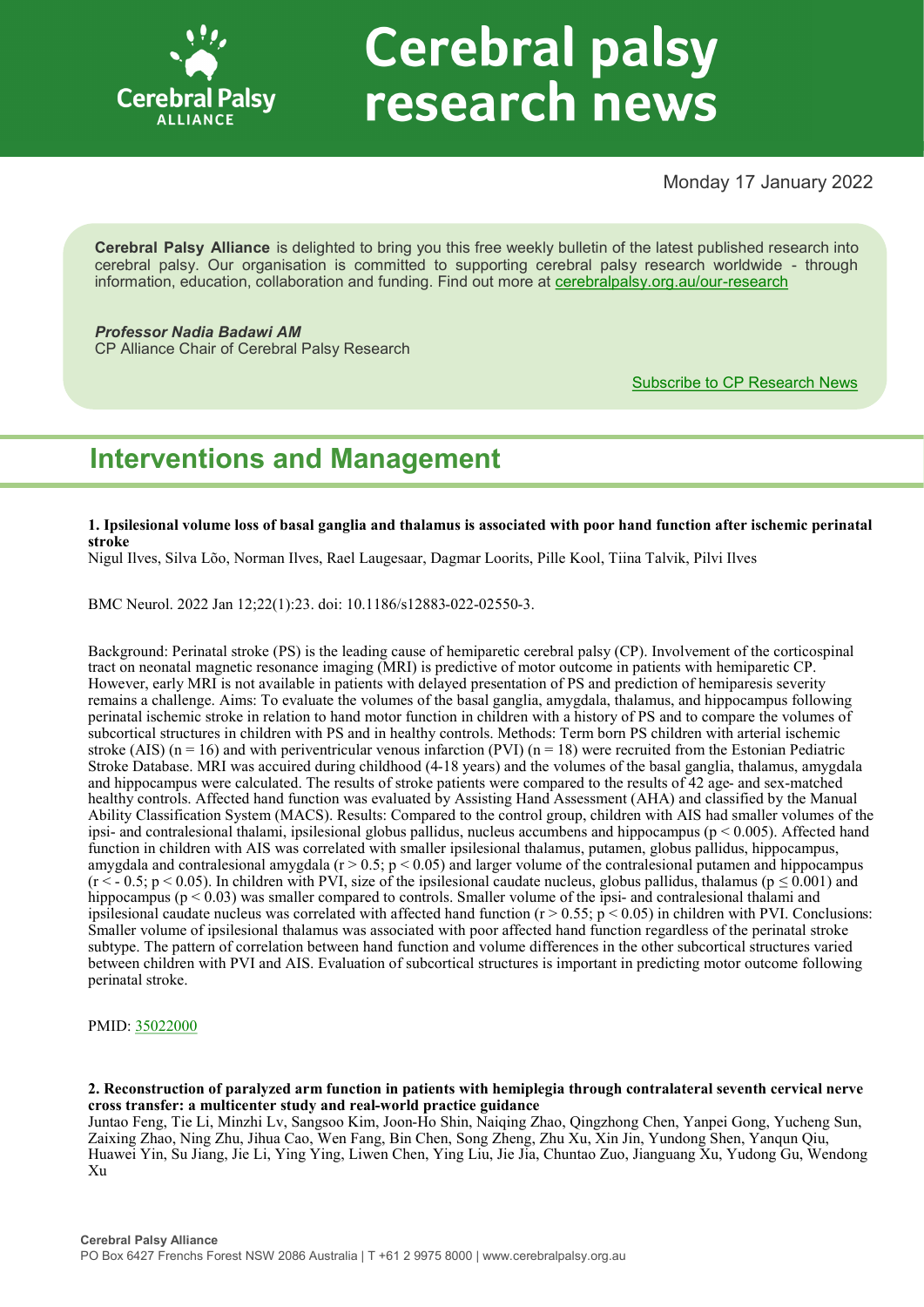EClinicalMedicine. 2022 Jan 4;43:101258. doi: 10.1016/j.eclinm.2021.101258. eCollection 2022 Jan.

Background: A previous randomized controlled trial showed contralateral seventh cervical nerve (CC7) cross transfer to be safe and effective in restoring the arm function of spastic arm paralysis patients in a specified population. Guidance on indications, safety and expected long-term improvements of the surgery are needed for clinical practice. Methods: This is a retrospective, multicenter, propensity score-matched cohort study. All patients registered between 2013 and 2019 with unilateral spastic arm paralysis over 1 year who were registered at one of five centers in China and South Korea were included. Patients received CC7 cross transfer or rehabilitation treatment in each center. Primary outcome was the change in the upper-extremity Fugl-Meyer (UEFM) score from baseline to 2-year follow-up; larger increase indicated better functional improvements. Findings: The analysis included 425 eligible patients. After propensity score matching, 336 patients who were 1:1 matched into surgery and rehabilitation groups. Compared to previous trial, patient population was expanded on age  $($  < 12 and > 45 years old), duration of disease ( $\leq$  5 years) and severity of paralysis (severe disabled patients with UEFM  $\leq$  20 points). In matched patients, the overall increases of UEFM score from preoperative evaluation to 2-year follow-up were 15.14 in the surgery group and 2.35 in the rehabilitation group (difference, 12.79; 95% CI: 12.02-13.56,  $p < 0.001$ ). This increase was 16.58 at 3-year and 18.42 at 5-year follow-up compared with the surgery group baseline. Subgroup analysis revealed substantial increase on UEFM score in each subgroup of age, duration of disease, severity of paralysis and cause of injury. No severe complication or disabling sequela were reported in the surgery group. Interpretation: This study showed that CC7 cross transfer can provide effective, safe and stable functional improvements in long-term follow-up, and provided evidences for expanding the indications of the surgery to a wider population of patients with hemiplegia.

## PMID: [35028546](https://pubmed.ncbi.nlm.nih.gov/35028546)

#### **3. Assessing spino-cortical proprioceptive processing in childhood unilateral cerebral palsy with corticokinematic coherence**

Josselin Démas, Mathieu Bourguignon, Xavier De Tiège, Vincent Wens, Nicolas Coquelet, Antonin Rovai, Sandra Bouvier, Rodolphe Bailly, Sylvain Brochard, Mickael Dinomais, Patrick Van Bogaert

Neurophysiol Clin. 2022 Jan 4;S0987-7053(21)00129-5. doi: 10.1016/j.neucli.2021.12.003. Online ahead of print.

Objective: To develop an electrophysiological marker of proprioceptive spino-cortical tracts integrity based on corticokinematic coherence (CKC) in young children with unilateral cerebral palsy (UCP), in whom behavioral measures are not applicable. Methods: Electroencephalography (EEG) signals from 12 children with UCP aged 19 to 57 months were recorded using 128-channel EEG caps while their fingers were moved at 2 Hz by an experimenter, in separate sessions for the affected and non-affected hands. The coherence between movement kinematics and EEG signals (i.e., CKC) was computed at the sensor and source (using a realistic head model) levels. Peaks of CKC obtained for the affected and non-affected hands were compared for location and strength. The relation between CKC strength on the lesion-side, the lesion-type (corticosubcortical vs. subcortical) and the level of manual ability were studied with 2-way repeated-measures ANOVA. Results: At the individual level, a significant CKC peak at the central area contralateral to the moved hand was found in all young children with their non-affected hand and in 8 out of 12 children with their affected hand. At the group level, CKC to the affected hand movements was weaker than CKC to the non-affected hand movements. This difference was influenced by the type of lesion, the effect being predominant in the subgroup  $(n = 5)$  with cortico-subcortical lesions. Conclusion: CKC is measurable with EEG in young children with UCP and provides electrophysiological evidence for altered proprioceptive spino-cortical tracts on the lesioned brain hemisphere, particularly in children with cortico-subcortical lesions.

#### PMID: [34996694](https://pubmed.ncbi.nlm.nih.gov/34996694)

#### **4. Tranexamic acid use decreases transfusion rate in children with cerebral palsy undergoing proximal femoral varus derotational osteotomy**

Edward Compton, Rachel Y Goldstein, Alexander Nazareth, Stephen J Shymon, Lydia Andras, Robert M Kay

Medicine (Baltimore). 2022 Jan 14;101(2):e28506. doi: 10.1097/MD.0000000000028506.

Previous studies demonstrated the safety of tranexamic acid (TXA) use in cerebral palsy (CP) patients undergoing proximal femoral varus derotational osteotomy (VDRO), but were underpowered to determine if TXA alters transfusion rates or estimated blood loss (EBL). The purpose of this study was to investigate if intraoperative TXA administration alters transfusion rates or EBL in patients with CP undergoing VDRO surgery. We conducted a retrospective review of 390 patients with CP who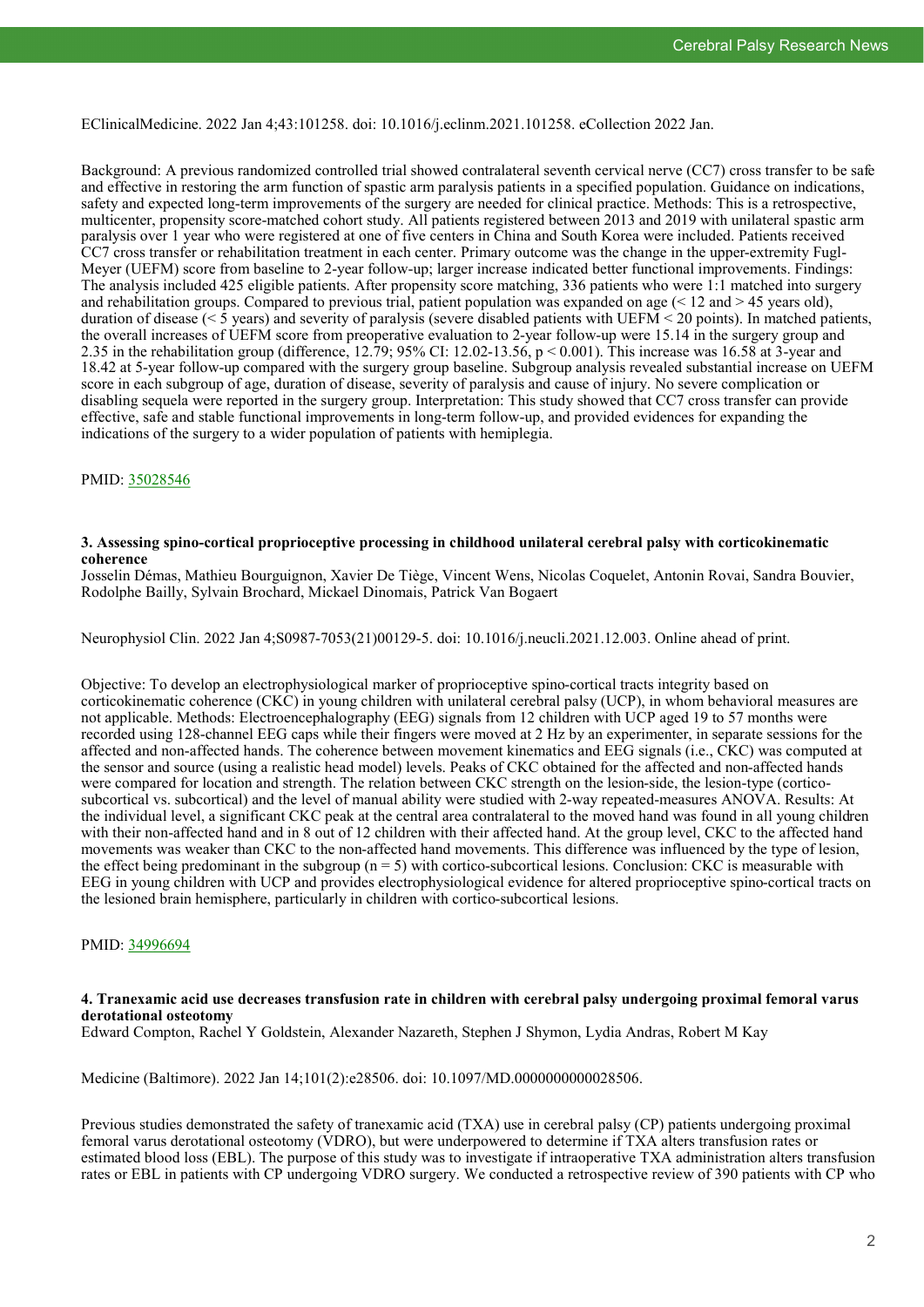underwent VDRO surgery between January 2004 and August 2019 at a single institution. Patients without sufficient clinical data and patients with preexisting bleeding or coagulation disorders were excluded. Patients were divided into 2 groups: those who received intraoperative TXA and those who did not. Out of 390 patients (mean age  $9.4 \pm 3.8$  years), 80 received intravenous TXA (TXA group) and 310 did not (No-TXA group). There was no difference in mean weight at surgery ( $P = .25$ ), Gross Motor Function Classification System level  $(P = .99)$ , American Society of Anesthesiologist classification  $(P = .50)$ , preoperative feeding status (P = .16), operative time (P = .91), or number of procedures performed (P = .12) between the groups. The overall transfusion rate was lower in the TXA group (13.8%; 11/80) than the No-TXA group (25.2%; 78/310) (P  $= .04$ ), as was the postoperative transfusion rate (7.5%; 6/80 in the TXA group vs 18.4%; 57/310 in the No-TXA group) (P  $=$  .02). The intraoperative transfusion rate was similar for the 2 groups (TXA: 7.5%; 6/80 vs No-TXA: 10.3%; 32/310; P = .53). The EBL was slightly lower in the TXA group, although this was not significant (TXA:  $142.9 \pm 113.1$  mL vs No-TXA:  $177.4 \pm 113.1$ 169.1 mL; P = .09). The standard deviation for EBL was greater in the No-TXA group due to more high EBL outliers. The percentage of blood loss based on weight was similar between the groups (TXA:  $9.2\%$  vs No-TXA:  $10.1\%$ ; P = .40). The number needed to treat (NNT) with TXA to avoid one peri-operative blood transfusion in this series was 9.The use of intraoperative TXA in patients with CP undergoing VDRO surgery lowers overall and postoperative transfusion rates. Level of evidence: III, Retrospective Comparative Study.

#### PMID: [35029205](https://pubmed.ncbi.nlm.nih.gov/35029205)

#### **5. Hallux valgus surgery in children with cerebral palsy: A systematic review** T L Lewis, K Patel, K L Shepherd, P MacInnes, R Ray, M Kokkinakis

Foot Ankle Surg. 2021 Dec 24;S1268-7731(21)00262-9. doi: 10.1016/j.fas.2021.12.009. Online ahead of print.

Background: Children with cerebral palsy are highly likely to develop foot deformities, some of which may require surgical intervention. Hallux valgus is a common forefoot deformity which can cause issues with pain, footwear, orthotic splints and soft tissues. It remains unclear what the optimal surgical treatment is for children with cerebral palsy and hallux valgus deformity. Objective: To systematically review studies reporting the clinical and radiological outcomes of surgical correction of hallux valgus deformity in children with cerebral palsy. Methods: A systematic review of studies published in electronic databases (Medline, Embase, Pubmed and Cochrane library) from inception until January 2021. Keywords related to hallux valgus and cerebral palsy were included. Results: 58 studies were identified of which 7 met the criteria for inclusion. 200 feet in 134 patients with a mean age of 13.5 years were included, with a mean follow up period of 43 months. A range of clinical and radiographic outcomes were assessed. A treatment framework for the assessment and management of hallux valgus in children with cerebral palsy based on the published evidence is presented. Conclusion: Non-ambulant children with cerebral palsy with symptomatic hallux valgus should primarily undergo first MTPJ arthrodesis whilst those who are ambulant should undergo first metatarsal osteotomy± soft tissue correction.

#### PMID: [35012870](https://pubmed.ncbi.nlm.nih.gov/35012870)

**6. Exploring the factors that influence stakeholders' expectations and subsequent perception of lower limb orthopaedic surgical outcomes for ambulant children with cerebral palsy - a qualitative study** Hajar Almoajil, Tim Theologis, Helen Dawes, Jo Pierce, Andrew Meaney, Aziz Baklouti, Lara Poverini, Sally Hopewell, Francine Toye

Disabil Rehabil. 2022 Jan 12;1-8. doi: 10.1080/09638288.2021.2025272. Online ahead of print.

Purpose: To explore the perspectives of children with CP, their parents or carers, and health professionals on factors affecting expectations and perceptions of surgical outcomes for lower limb orthopaedic surgery. Materials and methods: Semi-structured interviews were conducted with 10 healthcare professionals, 10 children and young people with CP, and 8 parents. Interview data were analysed by content analysis supported by the Framework Approach using the International Classification of Functioning, Disability, and Health (ICF-CY). Results: A comprehensive list of 10 factors including facilitators, barriers, motivational and demotivational factors were identified and categorized into two overreaching themes (Environmental and Personal factors): interdisciplinary collaboration, communication and information resources, holistic care, and shared goal setting are reported as environment facilitators of outcomes expectations. In contrast, reported barriers include lack of time and resources and divergent expectations. Personal motivators include family encouragement, patient's self-determination, and previous experiences, whereas personal demotivators include fear of a new environment. Conclusion: The recognition of potential factors influencing expectations and perceptions of surgical outcomes could assist clinical reasoning when planning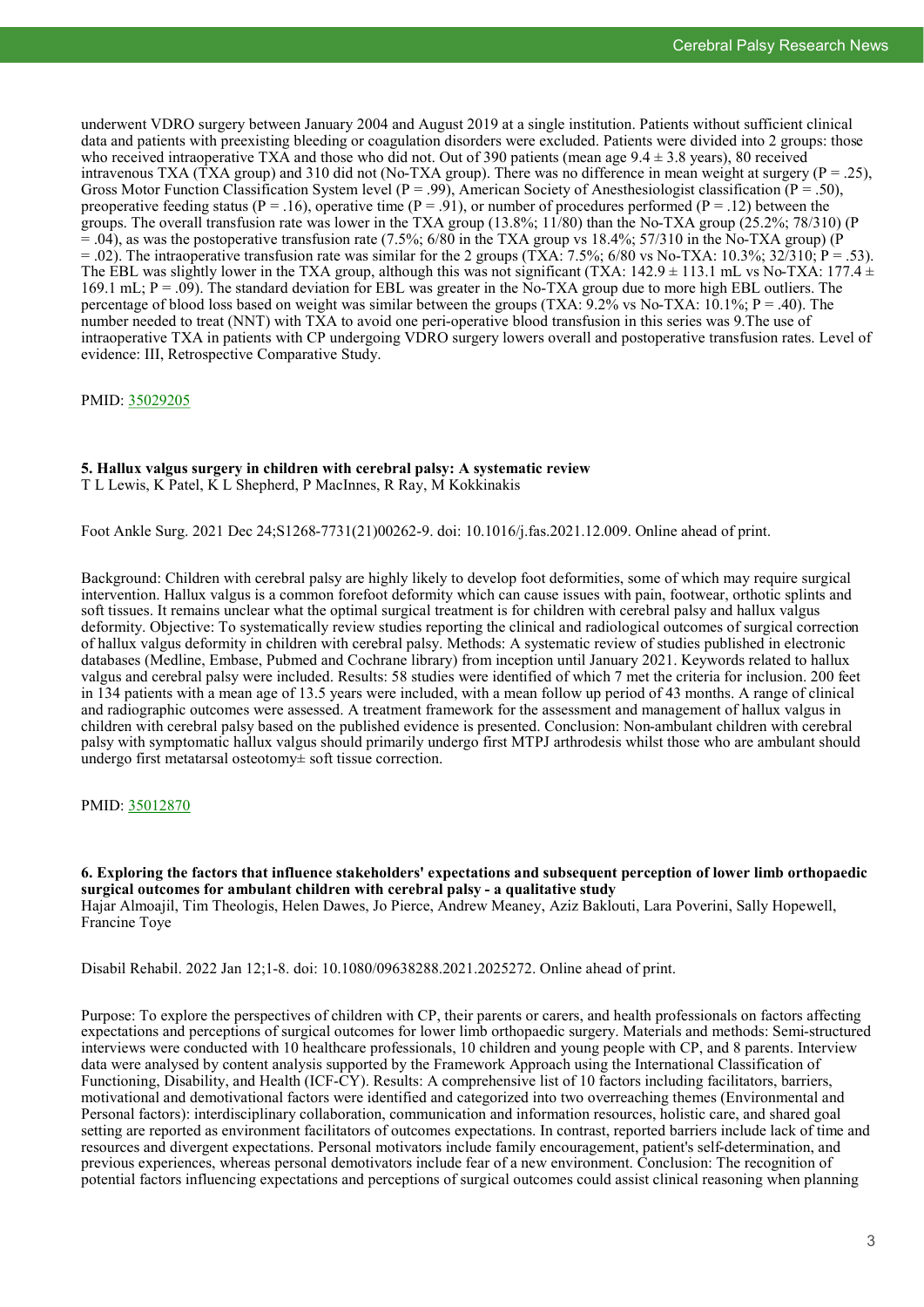surgical interventions for ambulant children with CP. If these factors are integrated into the healthcare practice, it will most likely enhance the positive stakeholders' experiences postoperatively. IMPLICATION FOR REHABILITATION: Understanding relevant stakeholders' experiences offer a positive contribution to holistic and person-centred approaches in healthcare. People with cerebral palsy and their caregivers require adequate information on surgery and post-surgical rehabilitation regime in order to reach informed decisions. Previous experiences can influence surgical expectations and subsequent perceptions of the outcome.

#### PMID: [35019783](https://pubmed.ncbi.nlm.nih.gov/35019783)

**7. Acute Response to One Bout of Dynamic Standing Exercise on Blood Glucose and Blood Lactate Among Children and Adolescents With Cerebral Palsy Who are Nonambulant** Petra Lundström, Katarina Lauruschkus, Åsa Andersson, Åsa B Tornberg

Pediatr Exerc Sci. 2022 Jan 10;1-6. doi: 10.1123/pes.2021-0098. Online ahead of print.

Purpose: To investigate the acute exercise effects of dynamic standing exercise on blood glucose and blood lactate among children and adolescents with cerebral palsy who are nonambulant. Methods: Twenty-four participants with cerebral palsy who are nonambulant performed 30 minutes of dynamic standing exercise using a motorized device enabling assisted passive movements in an upright weight-bearing position. Capillary blood samples were taken from the fingertip for measurement of blood glucose and blood lactate at rest and at the end of exercise. Results: At rest, the participants had hyperlactatemia that was unaffected after exercise, presented as median and interquartile range at rest 1.8 (1.3:2.7) mmol/L, and after exercise 2.0 (1.1:2.5) mmol/L. Children and adolescents with Gross Motor Function Classification System, level V, had higher lactate levels at rest (2.5 [1.8:2.9] vs 1.4 [1.0:2.0]; P = .030) and after exercise (2.3 [2.0:2.6] vs 1.2 [0.9:2.2]; P = .032) compared with children and adolescents with Gross Motor Function Classification System, level IV, respectively. A statistically significant larger decrease in blood lactate levels after exercise was observed in children and adolescents with higher resting blood lactate levels ( $\rho = .56$ ; P = .004). There were no statistically significant changes in blood glucose. Conclusions: Forty percentage of the participants had mild hyperlactatemia at rest and participants with the highest blood lactate levels at rest had the greatest decrease in blood lactate levels after one bout of exercise. Children and adolescents who were classified with the highest level of the Gross Motor Function Classification Scale had higher blood lactate levels. More studies are needed on how to prevent chronically high resting levels of lactate with exercise in children with cerebral palsy who are nonambulant.

PMID: [35016158](https://pubmed.ncbi.nlm.nih.gov/35016158)

**8. Glycopyrrolate for drooling in children with medical complexity under three years of age** Eleonora Lovardi, Maria Antonietta De Ioris, Donatella Lettori, Caterina Geremia, Susanna Staccioli, Gessica Della Bella, Raffaella Scrocca, Alessia Scarselli, Marcella Aversa, Francesco De Peppo, Andrea Campana, Enrico Castelli

Ital J Pediatr. 2022 Jan 8;48(1):2. doi: 10.1186/s13052-021-01195-1.

Background: The aim of the study is to determine that Glycopirrolate is safe and effective in decreasing drooling in children with medical complexity under 3 years of age. Medical treatment is based on anticholinergic drugs as transdermal scopolamine, benzotropine and GLY. GLY (Glycopyrronium bromide) is a synthetic quaternary ammonium anticholinergic agent with poor blood-brain barrier penetration and consequently has limited central effects. Actually, the oral GLY formulation was approved by the United States Food and Drug Administration (FDA) to treat drooling in children aged 3-16 years. Five studies reported on GLY use for the treatment of drooling in children with cerebral palsy and other conditions with neurological impairment; four are prospective studies while one a retrospective review. Methods: this is a case report of eighteen children (sex ratio 11/8, median age 17 months, range 2-36 months) under three years of age, followed by a multidisciplinary team at the Bambino Gesù Children Hospital. The median follow-up was of 31.5 months (range 1-69 months). Response to treatment was assessed according to the Drooling Impact Scale administered at time 0 and after 1 month. All patients have an important neurological impairment: nine patients have a cerebral palsy (Gross Motor Function Classification System class V) and nine a genetic/ malformative syndrome. Twelve patients have a tracheostomy and two need mechanical ventilation. Gastrostomy is present in 16 out of 18 patients. All patients received Glycopirrolate. The median starting daily dose was 0.065 mg/kg/die (range 0.02- 0.21 mg/kg/die) three times a day. The drooling impact scale was administered at time O and after 1 month. Results: Four out 18 patients stopped treatment for adverse event, lack of efficacy or parental decision. The mean Drooling Impact Scale at time 0 was 89 (range 81-100) and after 1 month 61(range 43-78); the difference was statistically significant ( $\bar{P}$  < 0.001). The overall response to treatment was 94%. Conclusions: This is the first study to determine the safety and effectiveness of Glycopyrrolate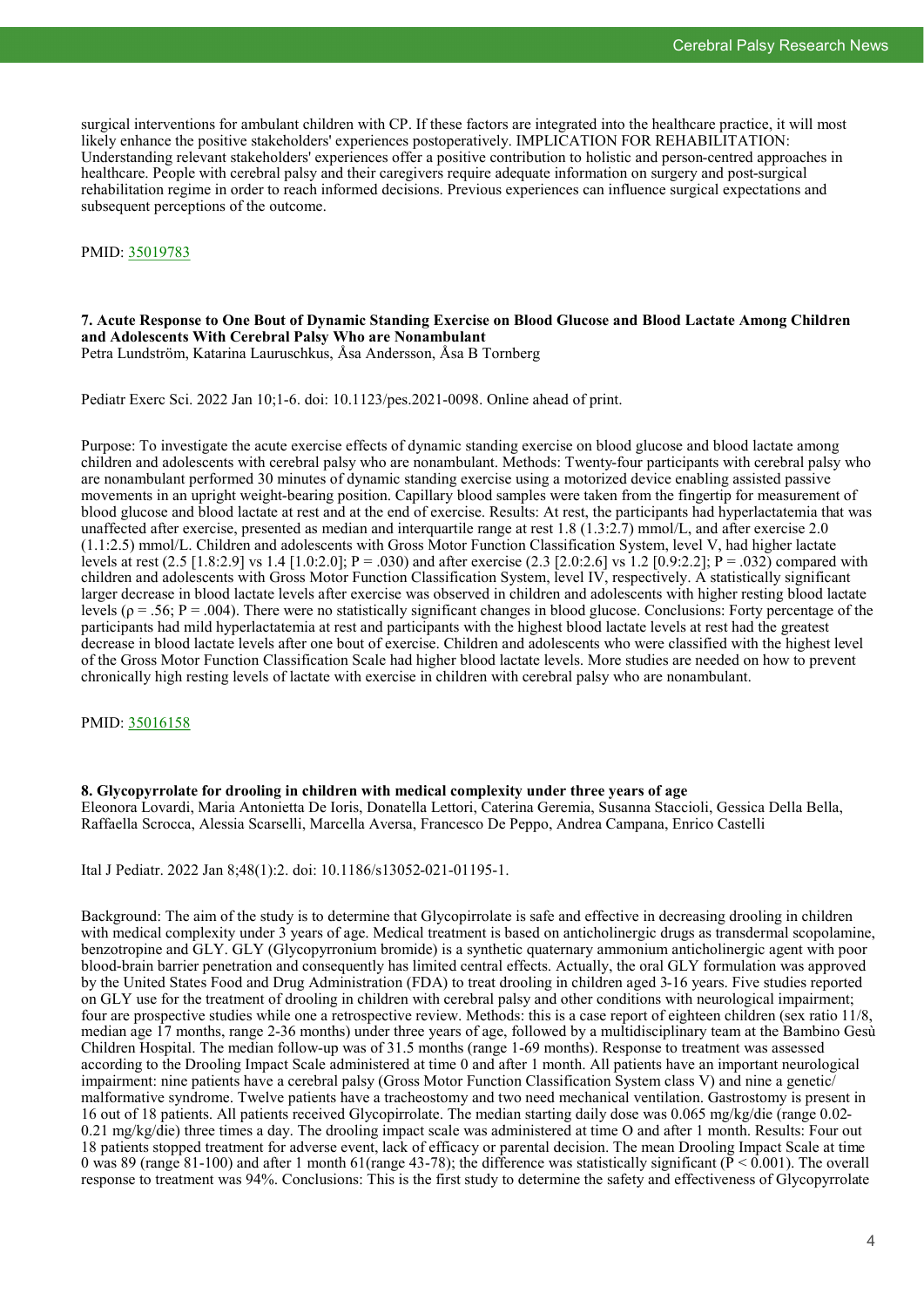in decreasing drooling in a specific subset of patients. No major side effects were observed. Further comparative studies are needed to confirm our results.

PMID: [34998418](https://pubmed.ncbi.nlm.nih.gov/34998418)

**9. Use of Vitamin D Bolus in Fortified Juice for Improving Vitamin D Status in Children with Cerebral Palsy** Antonia Karagiannis, Julia Nisiotou, Anna Challa, Anargyros N Moulas

Adv Exp Med Biol. 2021;1339:257-264. doi: 10.1007/978-3-030-78787-5\_31.

Children with cerebral palsy (CP) are at risk of poor nutrition due to a number of factors. Feeding, eating, drinking, and swallowing (FEDS) problems are common in these children and may result in protein-calorie malnutrition usually accompanied by micronutrient deficiencies. Vitamin D is among the elements whose uptake is obstructed. Insufficient exposure to solar radiation in children and adolescents with CP adds to further decreasing serum vitamin D levels thus potentially affecting growth, bone density, and muscle function. Since maintaining long-term adherence to daily oral administration of vitamin D in this population is often difficult, bolus therapy by using vitamin D-fortified products could be an alternative way of effective and safe vitamin D intake. Purpose: Assessing the efficacy of administration of bolus vitamin D in fortified juice for increasing 25(OH)D levels in a group of 15 children with CP. Results: The juice was well tolerated, and a significant increase in 25(OH)D levels was observed from 54.1 to 110.3 nmol/L ( $p < 0.0001$ ) 4 weeks after the administration without any case of hypercalcemia. Conclusion: Bolus therapy with vitamin D3-fortified juice is well tolerated and effectively increases 25(OH)D levels in children with CP.

#### PMID: [35023113](https://pubmed.ncbi.nlm.nih.gov/35023113)

## **10. Scurvy Masquerading as Septic Arthritis in a Case of Cerebral Palsy**

Deepak S Jain, Tushar Agrawal, Parimal K Malviya

Case Reports J Orthop Case Rep. 2021 Aug;11(8):107-110. doi: 10.13107/jocr.2021.v11.i08.2388.

Introduction: Scurvy is a rarely seen in pediatric patients nowadays, seen more in those with developmental delay, autism or those who are severely malnourished. Epiphyseal separations are known to occur in scurvy, but only a few such cases have been reported in children with cerebral palsy. The diagnosis is often misleading since other morbidities as trauma, malignancies, coagulopathies, septic arthritis, osteomyelitis, or rheumatologic disorders are often considered at first. We report the case of 4-year-old female child with cerebral palsy in whom the initial concern was septic arthritis/osteomyelitis based upon clinical presentation, ultrasonic and magnetic resonance imaging, led to a surgery revealing subperiosteal hematomas. Case report: A 4-year-old girl was admitted in the pediatrics department for fever and bilateral knee joint pain for 3 days. She was a diagnosed case of with cerebral palsy, psyco-developmental delay, and epileptogenic disorder put under valproic acid. She was toxic and febrile. Within 4 h after admission, both knees developed tense shiny intense swelling associated with pain, redness, and local rise of temperature with limited active range of motion. Near-complete passive range of motion was noted. There were no abnormal findings on the rest of the musculoskeletal examination. Aspiration of the knee revealed subperiosteal hematoma diagnostic of scurvy. Conclusion: Scurvy is exceedingly rare in children nowadays; however, its presentation among risky populations should not be forgotten. Musculoskeletal revelations, mostly subperiosteal hematoma, are the main manifestation of scurvy in the pediatric population. Scurvy as a differential diagnosis for trauma, osteomyelitis, septic arthritis will always be a bane for orthopedic surgeons. A heightened awareness is needed to avoid unnecessary surgery, unnecessary tests, and procedures and to be able to start treatment for a potentially fatal but easily curable disease.

#### PMID: [35004388](https://pubmed.ncbi.nlm.nih.gov/35004388)

**11. Acceptability and feasibility of a vestibular nerve stimulation headset protocol in children with cerebral palsy** Karen McConnell, Daniel Topley, Jason McKeown, Claire Kerr

BMC Pediatr. 2022 Jan 11;22(1):34. doi: 10.1186/s12887-021-03093-1.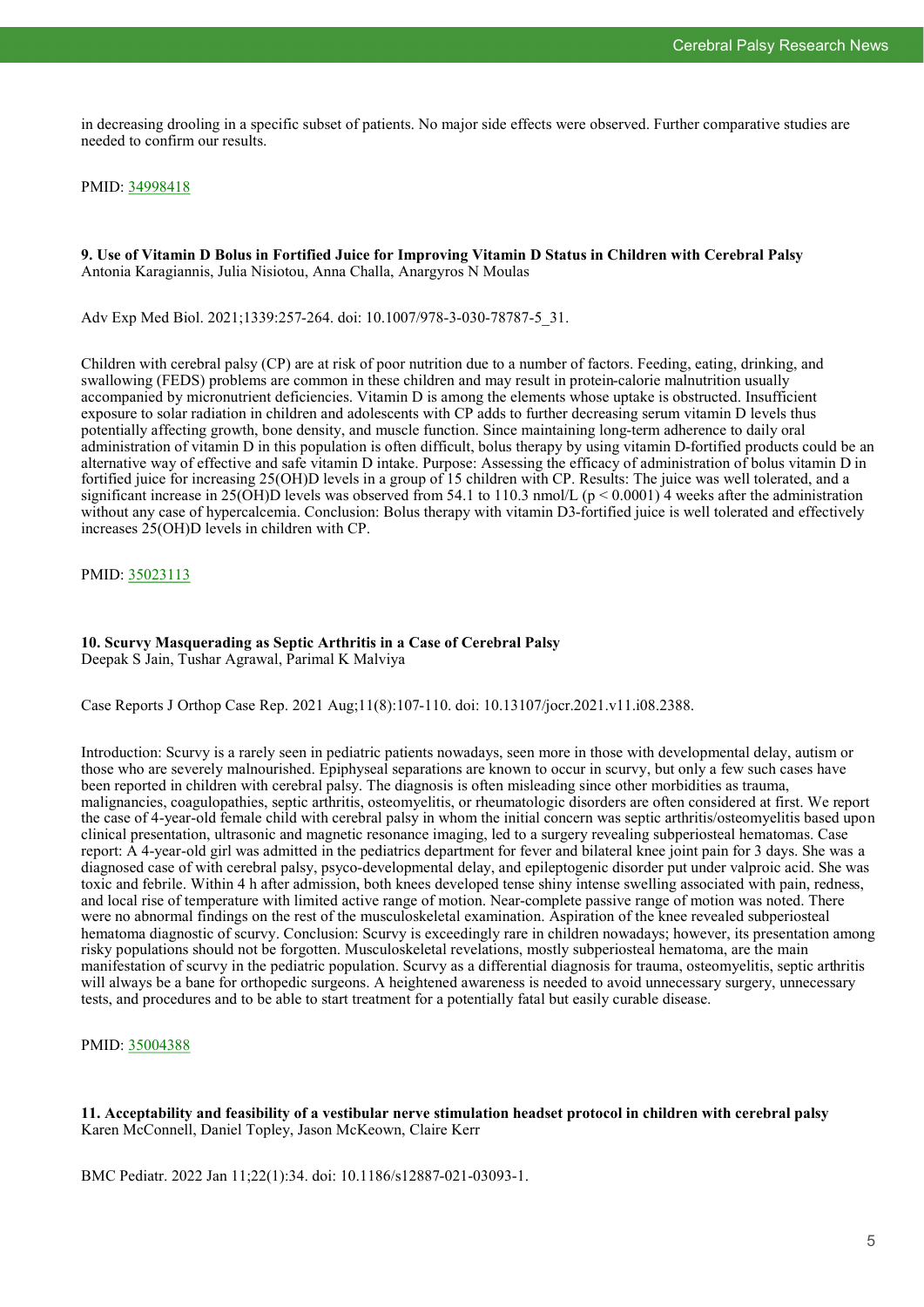Background: Research suggests electrical Vestibular Nerve Stimulation (VeNS) may improve balance for people with neurological impairments. This study aimed to assess the feasibility and acceptability of a VeNS headset protocol in children with cerebral palsy (CP). Methods: Children aged 5-18 years with ambulant CP, their parents, and healthcare professionals were recruited via social media. Children completed a battery of balance tests and wore a sham VeNS headset one hour per day for four weeks. Perspectives on the balance tests and headset were ascertained from children, parents and healthcare professionals using semi-structured interviews. Interview data were analysed thematically. Results: Two families and four healthcare professionals participated. Balance outcome measures were fully completed and deemed acceptable. Adherence with wearing the headset was 89-100% but discomfort with self-adhesive electrodes was reported. Four themes emerged from interview data: headset issues, perceptions about VeNS, the importance of balance, and modifications for future study. Conclusions: Although the VeNS headset had high acceptability, the volunteer sample was small, potentially suggesting limited interest in VeNS as a treatment for children with CP, or reluctance to trial a 'non-active' headset. Recruitment via clinicians known to the family and use of an 'active' headset may increase participation in future research.

#### PMID: [35016677](https://pubmed.ncbi.nlm.nih.gov/35016677)

**12. Effects of Hinged versus Floor-Reaction Ankle-Foot Orthoses on Standing Stability and Sit-to-Stand Performance in Children with Spastic Diplegic Cerebral Palsy**

Yu-Lin Wang, Wen-Chou Chi, Chiung-Ling Chen, Cheng-Hsieh Yang, Ya-Ling Teng, Kwok-Tak Yeung

Int J Environ Res Public Health. 2022 Jan 4;19(1):542. doi: 10.3390/ijerph19010542.

Hinged ankle-foot orthoses (HAFOs) and floor reaction ankle-foot orthoses (FRAFOs) are frequently prescribed to improve gait performance in children with spastic diplegic cerebral palsy (CP). No study has investigated the effects of FRAFO on sit-to -stand (STS) performance nor scrutinized differences between the application of HAFOs and FRAFOs on postural control. This study compared the effects of HAFOs and FRAFOs on standing stability and STS performance in children with spastic diplegic CP. Nine children with spastic diplegic CP participated in this crossover repeated-measures design research. Kinematic and kinetic data were collected during static standing and STS performance using 3-D motion analysis and force plates. Wilcoxon signed ranks test was used to compare the differences in standing stability and STS performance between wearing HAFOs and FRAFOs. The results showed that during static standing, all center of pressure (COP) parameters (maximal anteroposterior/ mediolateral displacement, maximal velocity, and sway area) were not significantly different between FRAFOs and HAFOs. During STS, the floor reaction force in the vertical direction was significantly higher with FRAFOs than with HAFOs ( $p =$ 0.018). There were no significant differences in the range of motion in the trunk, knee, and ankle, the maximal velocity of COP forward displacement, completion time, and the force of hip, knee, and ankle joints between the two orthoses. The results suggest both FRAFOs and HAFOs have a similar effect on standing stability, while FRAFOs may benefit STS performance more compared to HAFOs.

PMID: [35010802](https://pubmed.ncbi.nlm.nih.gov/35010802)

#### **13. A randomized crossover study of functional electrical stimulation during walking in spastic cerebral palsy: the FES on participation (FESPa) trial**

Irene Moll, Rik G J Marcellis, Marcel L P Coenen, Sabine M Fleuren, Paul J B Willems, Lucianne A W M Speth, M Adhiambo Witlox, Kenneth Meijer, R Jeroen Vermeulen

BMC Pediatr. 2022 Jan 13;22(1):37. doi: 10.1186/s12887-021-03037-9.

Background: Spastic cerebral palsy is the most common cause of motor disability in children. It often leads to foot drop or equinus, interfering with walking. Ankle-foot orthoses (AFOs) are commonly used in these cases. However, AFOs can be too restrictive for mildly impaired patients. Functional electrical stimulation (FES) of the ankle-dorsiflexors is an alternative treatment as it could function as a dynamic functional orthosis. Despite previous research, high level evidence on the effects of FES on activities and participation in daily life is missing. The primary aim of this study is to evaluate whether FES improves the activity and participation level in daily life according to patients, and the secondary aim is to provide evidence of the effect of FES at the level of body functions and activities. Furthermore, we aim to collect relevant information for decisions on its clinical implementation. Methods: A randomized crossover trial will be performed on 25 children with unilateral spastic cerebral palsy. Patients aged between 4 and 18 years, with Gross Motor Functioning Classification System level I or II and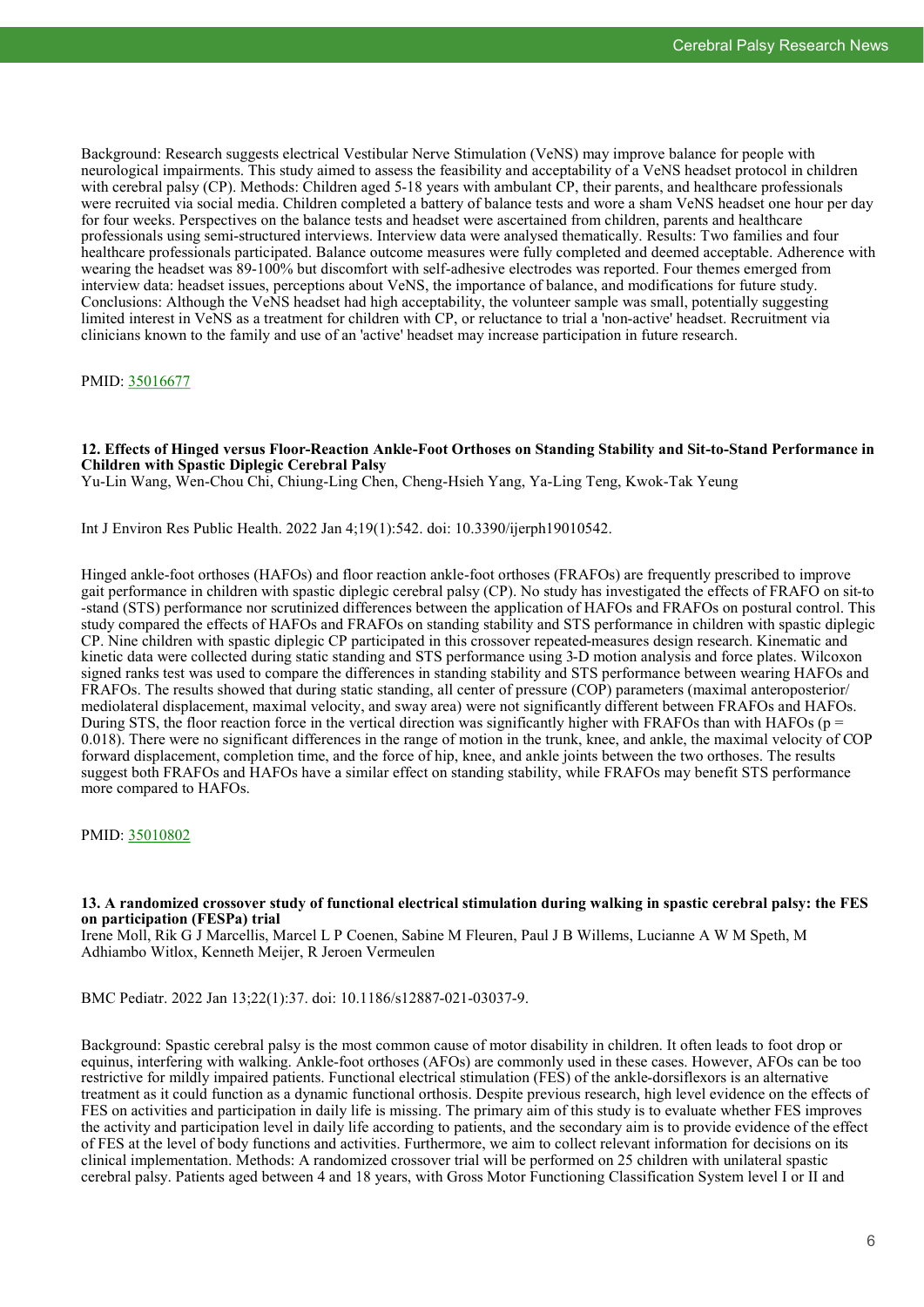unilateral foot drop of central origin, currently treated with AFO or adapted shoes, will be included. All participants will undergo twelve weeks of conventional treatment (AFO/adapted shoes) and 12 weeks of FES treatment, separated by a six-week washout-phase. FES treatment consists of wearing the WalkAide® device, with surface electrodes stimulating the peroneal nerve during swing phase of gait. For the primary objective, the Goal Attainment Scale is used to test whether FES improves activities and participation in daily life. The secondary objective is to prove whether FES is effective at the level of body functions and structures, and activities, including ankle kinematics and kinetics measured during 3D-gait analysis and questionnaire-based frequency of falling. The tertiary objective is to collect relevant information for clinical implementation, including acceptability using the device log file and side effect registration, cost-effectiveness based on quality adjusted life years (QALYs) and clinical characteristics for patient selection. Discussion: We anticipate that the results of this study will allow evidence-based use of FES during walking in children with unilateral spastic cerebral palsy. Trial registration: [ClinicalTrials.gov:](https://clinicaltrials.gov/) NCT03440632.

PMID: [35027013](https://pubmed.ncbi.nlm.nih.gov/35027013)

#### **14. Effects of Robot-Assisted Therapy on Gait Parameters in Pediatric Patients With Spastic Cerebral Palsy** Faustyna Manikowska, Sabina Brazevic, Anna Krzyżańska, Marek Jóźwiak

Front Neurol. 2021 Dec 23;12:724009. doi: 10.3389/fneur.2021.724009. eCollection 2021.

Background: Gait dysfunction is a crucial factor that restricts independence and quality of life in children with cerebral palsy (CP). Gait training based on robotic-assisted therapy (RAT) is widely used, but information about effectiveness and ideal patient profile is not sufficient. Aim of this study was to assess the effect of RAT on gait parameters in spastic children with CP, and to determine whether changes in gait parameters are different among patients on different ambulatory levels. Method: A total of 26 children with bilateral spastic CP were divided into two groups based on their functional ability: non-assisted ambulator (NAS) or assisted ambulator (AS); and underwent a RAT program (30 training sessions of RAT during 10 weeks). Gait analysis was performed: before the therapy (t1), right after (t2), and 6 weeks later (t3). Results: No significant changes in spatiotemporal parameters or gait deviation index at t2 or t3. Double support symmetry significantly improved (t1 vs. t3, p = 0.03) for the whole group (NAS + AS). Walking speed symmetry significantly improved (t2 vs. t3,  $p = 0.02$ ) for group AS. Conclusion: RAT based on our protocol did not change spatiotemporal parameters and kinematics of walking except limited improvement in some aspects of gait symmetry. We did not find differences in changes in selected objective gait parameters among children with CP in different ambulatory levels.

PMID: [35002911](https://pubmed.ncbi.nlm.nih.gov/35002911)

#### **15. Surface Modifications of an Organic Polymer-Based Microwire Platform for Sustained Release of an Anti-Inflammatory Drug**

Chuan Liu, Michelle A Nguyen, Anabel Alvarez-Ciara, Melissa Franklin, Cassie Bennett, Justin B Domena, Noah C Kleinhenz, Gabriel A Blanco Colmenares, Sebastian Duque, Aisha F Chebbi, Brianna Bernard, Jean-Hubert Olivier, Abhishek Prasad

ACS Appl Bio Mater. 2020 Jul 20;3(7):4613-4625. doi: 10.1021/acsabm.0c00506. Epub 2020 Jul 8.

Brain machine interfaces (BMIs), introduced into the daily lives of individuals with injuries or disorders of the nervous system such as spinal cord injury, stroke, or amyotrophic lateral sclerosis, can improve the quality of life. BMIs rely on the capability of microelectrode arrays to monitor the activity of large populations of neurons. However, maintaining a stable, chronic electrode-tissue interface that can record neuronal activity with a high signal-to-noise ratio is a key challenge that has limited the translation of such technologies. An electrode implant injury leads to a chronic foreign body response that is wellcharacterized and shown to affect the electrode-tissue interface stability. Several strategies have been applied to modulate the immune response, including the application of immunomodulatory drugs applied both systemically and locally. While the use of passive drug release at the site of injury has been exploited to minimize neuroinflammation, this strategy has all but failed as a bolus of anti-inflammatory drugs is released at predetermined times that are often inconsistent with the ongoing innate inflammatory process. Common strategies do not focus on the proper anchorage of soft hydrogel scaffolds on electrode surfaces, which often results in delamination of the porous network from electrodes. In this study, we developed a microwire platform that features a robust yet soft biocompatible hydrogel coating, enabling long-lasting drug release via formation of drug aggregates and dismantlement of hydrophilic biodegradable three-dimensional polymer networks. Facile surface chemistry is developed to functionalize polyimide-coated electrodes with the covalently anchored porous hydrogel network bearing large numbers of highly biodegradable ester groups. Exponential long-lasting drug release is achieved using such hydrogels. We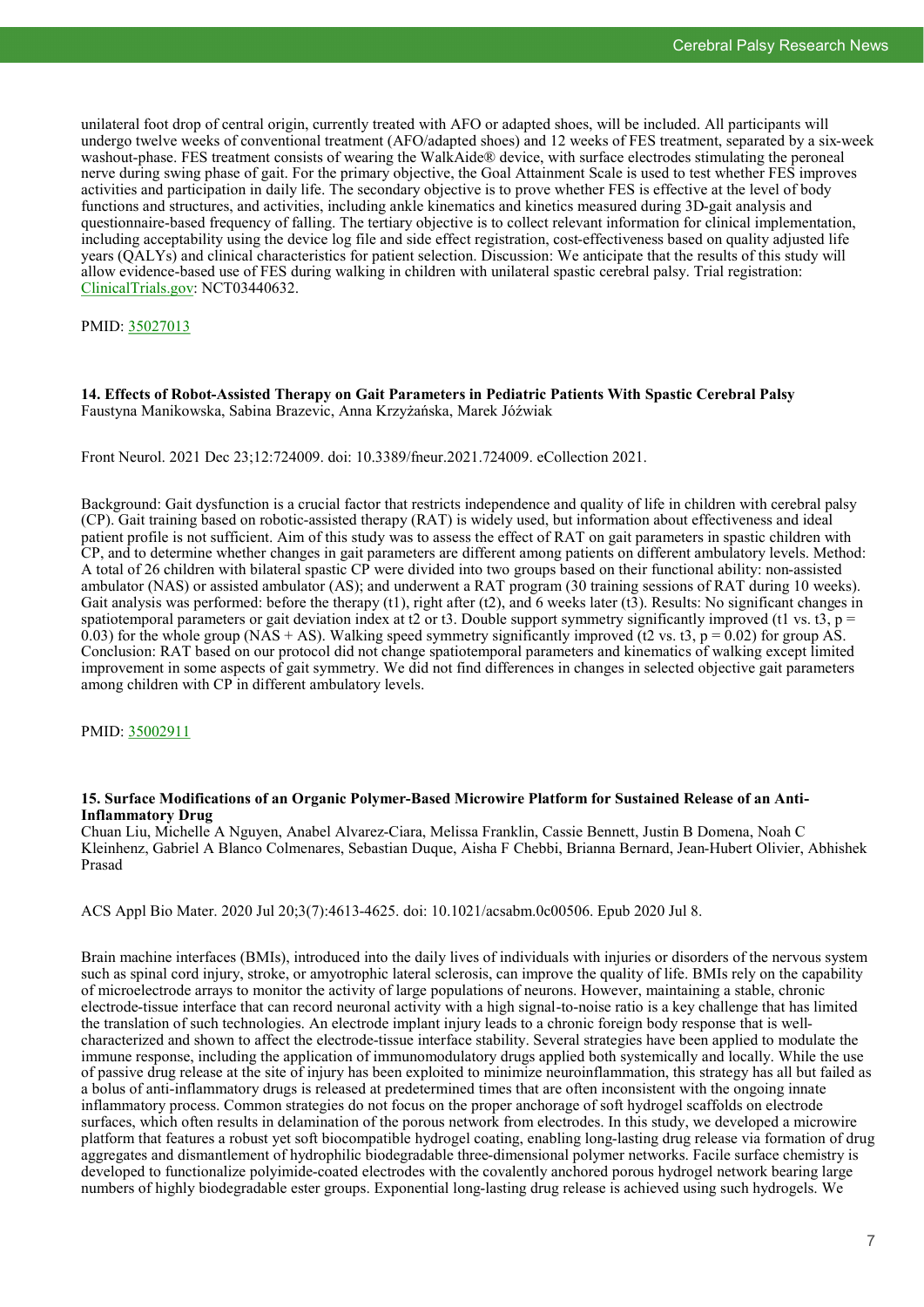show that the initial state of dexamethasone (Dex) used to formulate the hydrogel precursor solution plays a cardinal role in engineering hydrophilic networks that enable a sustained and long-lasting release of the anti-inflammatory agent. Furthermore, utilization of a high loading ratio that exceeds the solubility of Dex leads to the encapsulation of Dex aggregates that regulate the release of this anti-inflammatory agent. To validate the anti-inflammatory effect of the hydrogel-functionalized Dex-loaded microwires, an in vivo preliminary study was performed in adult male rats  $(n = 10)$  for the acute time points of 48 h and 7 days post implant. Quantitative real-time polymerase chain reaction (qRT-PCR) was used to assess the mRNA expression of certain inflammatory-related genes. In general, a decrease in fold-change expression was observed for all genes tested for Dex-loaded wires compared with controls (functionalized but no drug). The engineering of hybrid microwires enables a sustained release of the anti-inflammatory agent over extended periods of time, thus paving the way to fabricate neuroprosthetic devices capable of attenuating the foreign body response.

PMID: [35025460](https://pubmed.ncbi.nlm.nih.gov/35025460)

**16. Early detection of Australian Aboriginal and Torres Strait Islander infants at high risk of adverse neurodevelopmental outcomes at 12 months corrected age: LEAP-CP prospective cohort study protocol** Carly R Luke, Katherine Benfer, Leeann Mick-Ramsamy, Robert S Ware, Natasha Reid, Arend F Bos, Margot Bosanquet, Roslyn N Boyd

BMJ Open. 2022 Jan 7;12(1):e053646. doi: 10.1136/bmjopen-2021-053646.

Introduction: Neurodevelopmental disorders (NDD), including cerebral palsy (CP), autism spectrum disorder (ASD) and foetal alcohol spectrum disorder (FASD), are characterised by impaired development of the early central nervous system, impacting cognitive and/or physical function. Early detection of NDD enables infants to be fast-tracked to early intervention services, optimising outcomes. Aboriginal and Torres Strait Islander infants may experience early life factors increasing their risk of neurodevelopmental vulnerability, which persist into later childhood, further compounding the health inequities experienced by First Nations peoples in Australia. The LEAP-CP prospective cohort study will investigate the efficacy of early screening programmes, implemented in Queensland, Australia to earlier identify Aboriginal and Torres Strait Islander infants who are 'at risk' of adverse neurodevelopmental outcomes (NDO) or NDD. Diagnostic accuracy and feasibility of early detection tools for identifying infants 'at risk' of a later diagnosis of adverse NDO or NDD will be determined. Methods and analysis: Aboriginal and/or Torres Strait Islander infants born in Queensland, Australia (birth years 2020-2022) will be invited to participate. Infants aged <9 months corrected age (CA) will undergo screening using the (1) General Movements Assessment (GMA); (2) Hammersmith Infant Neurological Examination (HINE); (3) Rapid Neurodevelopmental Assessment (RNDA) and (4) Ages and Stages Questionnaire-Aboriginal adaptation (ASQ-TRAK). Developmental outcomes at 12 months CA will be determined for: (1) neurological (HINE); (2) motor (Peabody Developmental Motor Scales 2); (3) cognitive and communication (Bayley Scales of Infant Development III); (4) functional capabilities (Paediatric Evaluation of Disability Inventory-Computer Adaptive Test) and (5) behaviour (Infant Toddler Social and Emotional Assessment). Infants will be classified as typically developing or 'at risk' of an adverse NDO and/or specific NDD based on symptomology using developmental and diagnostic outcomes for (1) CP (2) ASD and (3) FASD. The effects of perinatal, social and environmental factors, caregiver mental health and clinical neuroimaging on NDOs will be investigated. Ethics and dissemination: Ethics approval has been granted by appropriate Queensland ethics committees; Far North Queensland Health Research Ethics Committee (HREC/2019/QCH/50533 (Sep ver 2)-1370), the Townsville HHS Human Research Ethics Committee (HREC/QTHS/56008), the University of Queensland Medical Research Ethics Committee (2020000185/HREC/2019/QCH/50533) and the Children's Health Queensland HHS Human Research Ethics Committee (HREC/20/QCHQ/63906) with governance and support from local First Nations communities. Findings from this study will be disseminated via peer-reviewed publications and conference presentations. Trial registration number: ACTRN12619000969167.

PMID: [34996793](https://pubmed.ncbi.nlm.nih.gov/34996793)

**17. Impact of gestational age on risk of cerebral palsy: unravelling the role of neonatal morbidity** Ruoqing Chen, Arvid Sjölander, Stefan Johansson, Donghao Lu, Neda Razaz, Kristina Tedroff, Eduardo Villamor, Sven **Cnattingius** 

Int J Epidemiol. 2022 Jan 6;50(6):1852-1863. doi: 10.1093/ije/dyab131.

Background: The contribution of adverse consequences of preterm birth to gestational-age-related risk of cerebral palsy (CP) has rarely been studied. We aimed to assess the potential mediating roles of neonatal morbidity on the association between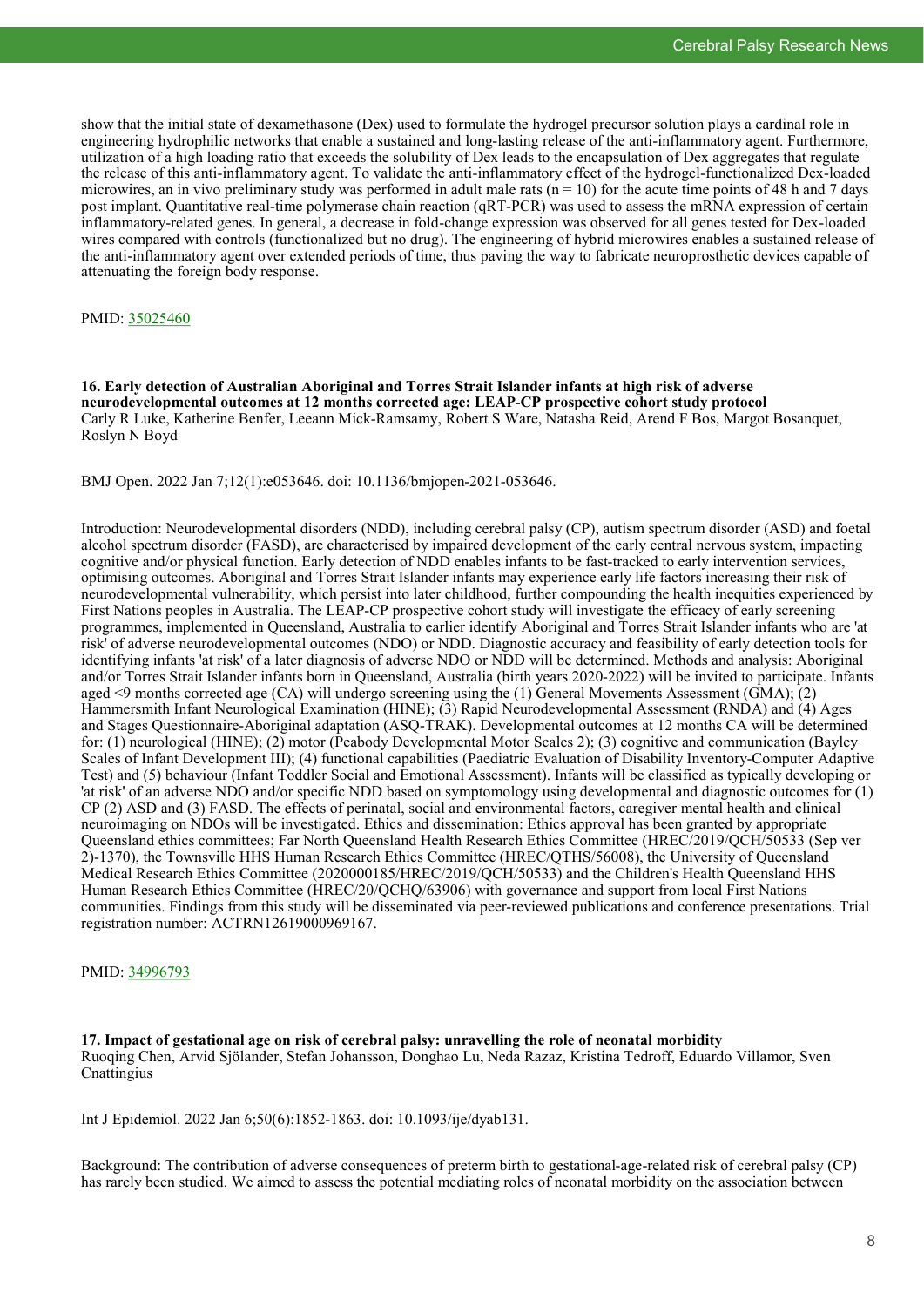gestational age and risk of CP. Methods: In this Swedish population-based study, 1 402 240 singletons born at 22-40 gestational weeks during 1998-2016 were followed from day 28 after birth for a CP diagnosis until 2017. Potential mediators included asphyxia, respiratory-related, infection-/inflammatory-related and neurological-related diseases within 0-27 days of life. Cox regression was used to estimate hazard ratios (HRs) and 95% confidence intervals (CIs). Causal mediation analysis was performed to estimate the proportion of the association mediated through pathways involving the four sequential mediators. Results: We found an inverse dose-response relationship between gestational age and risk of CP, where the strongest association was observed for 22-24 weeks (HR 47.26, 95% CI 34.09-65.53) vs 39-40 weeks. Compared with nondiseased peers, children with neonatal morbidity, particularly those with neurological-related diseases (HR 31.34, 95% CI 26.39-37.21), had a higher risk of CP. The increased risk of CP was, at 24 weeks, almost entirely explained by neonatal morbidity (91.7%); this proportion decreased to 46.1% and 16.4% at 32 and 36 weeks, respectively. Asphyxia was the main mediating pathway from 22 to 34 weeks, and neurological-related neonatal diseases led the mediating pathways from 34 weeks onwards. Conclusion: Neonatal morbidity mediates a large proportion of the effect of preterm birth on CP, but the magnitude declines as gestational age increases.

#### PMID: [34999876](https://pubmed.ncbi.nlm.nih.gov/34999876)

#### **18. Correlation between fetal heart rate evolution patterns and magnetic resonance imaging findings in severe cerebral palsy: a longitudinal study**

Masahiro Nakao, Yukiko Nanba, Asumi Okumura, Junichi Hasegawa, Satoshi Toyokawa, Kiyotake Ichizuka, Naohiro Kanayama, Shoji Satoh, Nanako Tamiya, Akihito Nakai, Keiya Fujimori, Tsugio Maeda, Hideaki Suzuki, Mitsutoshi Iwashita, Akira Oka, Tomoaki Ikeda

BJOG. 2022 Jan 10. doi: 10.1111/1471-0528.17089. Online ahead of print.

Objective: To investigate the relationship between hypoxic-ischaemic insult timing and brain injury type in infants with severe cerebral palsy (CP). Design: Longitudinal study SETTING: Database of the Recurrence Prevention Committee, Japan Obstetric Compensation System for Cerebral Palsy. Sample: Infants with severe CP born at ≥34 weeks of gestation. Methods: The intrapartum fetal heart rate (FHR) strips were categorised as continuous bradycardia; persistently non-reassuring (NR-NR); reassuring-prolonged deceleration (R-PD); Hon's pattern (R-Hon); persistently reassuring (R-R); and unclassified. The brain magnetic resonance imaging (MRI) scans were categorised based on the predominant site involved: basal ganglia-thalamus (BGT); white matter (WM); watershed (WS); stroke; normal; and unclassified. Main outcome measures: Manifestations of the brain MRI types and the relationship between FHR evolution pattern and MRI type were analysed. Results: Among 672 eligible infants, 76% had BGT-dominant injury, 5.4% WM, 1.2% WS, 1.6% stroke, 1.9% normal, and 14% unclassified. Placental abruption and fetal growth restriction were associated with an increased (adjusted odds ratio [aOR], 8.02) and decreased (aOR, 0.38) risk of BGT injury, respectively. The majority of infants had BGT injury in most FHR groups (bradycardia, 97%; NR-NR, 75%; R-PD, 90%; R-Hon, 76%; and R-R, 45%). The risk profiles in case of BGT in the NR-NR group were similar to those in the R-PD and R-Hon groups. Conclusion: BGT-dominant brain damage accounted for 3/4 of the cases of CP in term or near-term infants, even in prenatal onset cases. Hypoxic-ischaemic insult has a major impact on CP development during the antenatal period.

PMID: [35007405](https://pubmed.ncbi.nlm.nih.gov/35007405)

#### **19. Parenting experiences among fathers of prematurely-born children with cerebral palsy in South Korea** Jisun Park, Kyung-Sook Bang

Child Health Nurs Res. 2021 Jan;27(1):75-85. doi: 10.4094/chnr.2021.27.1.75. Epub 2021 Jan 31.

Purpose: The symptoms and impairments caused by cerebral palsy usually require long-term treatment, resulting in a substantial burden on the family of affected children. This study explored the experiences of fathers with prematurely-born children with cerebral palsy, with a focus on how such experiences influenced their families. Methods: A qualitative case study method was used. Nine subjects were recruited from April 2018 to June 2019 at one hospital, and each was interviewed three times by a neonatal nurse. Results: Five core experiences of fathers were identified: regret for an insufficient initial response, confronting my child born as a premature baby, the position of being a dad who can't do anything, the process of treatment like a tunnel with no exit, and a father's getting meaning in life through children. These stories covered an individual's timeline and family interactions. Conclusion: Our findings suggest that fathers of prematurely-born children tend to suppress their emotions; therefore, a novel intervention program to encourage fathers' emotional expression and to support healthier interactions with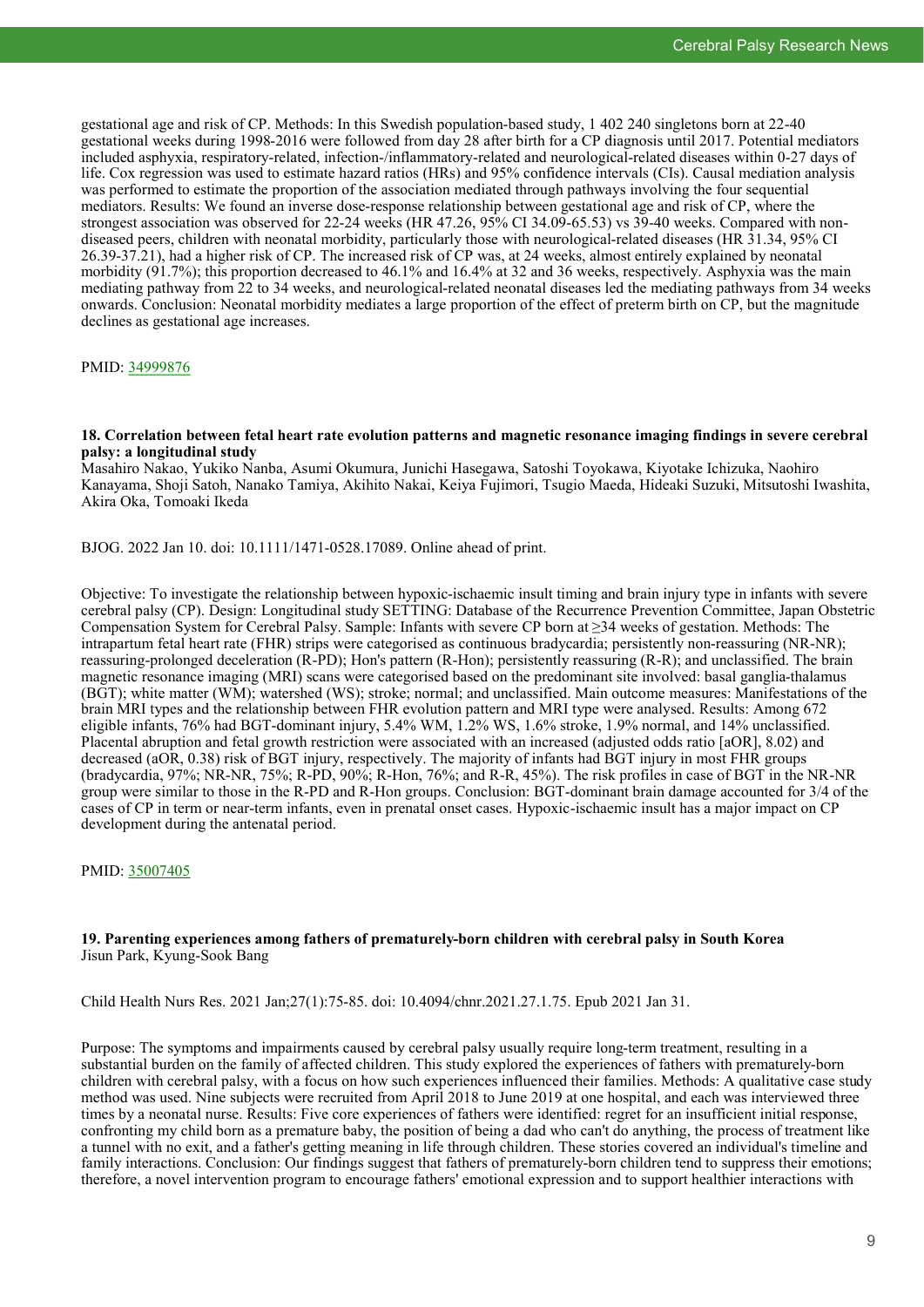their families is needed. Moreover, our findings could contribute basic information for the construction of a community-based support system to aid families, including prematurely-born children and other persons with impairments.

#### PMID: [35004499](https://pubmed.ncbi.nlm.nih.gov/35004499)

**20. Bobath in Brazil: what is the best study design for intervention for children with cerebral palsy?** Cláudia R M Alcântara de Torre

Dev Med Child Neurol. 2022 Jan 14. doi: 10.1111/dmcn.15147. Online ahead of print.

#### PMID: [35030264](https://pubmed.ncbi.nlm.nih.gov/35030264)

#### **21. Investigation on Quality of Life and Economic Burden of Children with Cerebral Palsy in Changzhou** Chaorong Bian, Feng Peng, Haibin Guo, Kejin Chen

J Healthc Eng. 2022 Jan 4;2022:1519689. doi: 10.1155/2022/1519689. eCollection 2022.

Based on the data of children with cerebral palsy (CP) in Changzhou obtained by the Disabled Persons' Federation, this study sampled some children with CP and investigated their survival status, treatment cost, and family burden so as to provide scientific decision-making basis and policy suggestions for coping with disease hazards and improving children's quality of life. In this study, a simple random sampling method was used to conduct household surveys of the selected children with CP. The economic burden of CP is measured by direct and indirect methods, and the quality of life of patients of children with CP and their families is analyzed qualitatively and quantitatively by the EuroQol Five Dimensions (EQ-5D) Questionnaire. The average family economic burden of each case of CP in Changzhou was about 4,188,500 yuan, of which the direct medical burden was 205,800 yuan and the indirect economic burden was 3,982,700 yuan. The socioeconomic burden of CP in Changzhou is as high as about 2.244 billion yuan. From the EQ-5D measurement results of 55 children with CP, the average index score was 0.423, which was lower than the national general population level. The proportions of patients with CP who have problems in the five aspects of action, self-care, daily activities, pain/discomfort, and anxiety/depression are 72.73%, 81.82%, 81.82%, 83.64%, and 92.73%, respectively, which are significantly higher than those of the national general population. The average score of the Visual Analogue Scale (VAS) is 58.09, which is significantly lower than the national general population level. The only major factor affecting the quality of life of patients with CP and their families is the health status represented by the EQ-5D score. To liberate and develop the labor ability of patients and their direct caregivers through clinical treatment, rehabilitation, and special education is the most effective way to reduce the socioeconomic burden of CP. Relevant government departments should perform their duties, integrate social assistance resources, implement early intervention, and launch targeted support and assistance policy.

PMID: [35028115](https://pubmed.ncbi.nlm.nih.gov/35028115)

#### **22. The Economic Burden and Determinant Factors of Parents/Caregivers of Children with Cerebral Palsy in Malaysia: A Mixed Methods Study**

Aniza Ismail, Ruhana Sk Abd Razak, Leny Suzana Suddin, Aidalina Mahmud, Sazlina Kamaralzaman, Ghazali Yusri

Int J Environ Res Public Health. 2022 Jan 1;19(1):475. doi: 10.3390/ijerph19010475.

The economic burden is a major concern for parents/caregivers of children with cerebral palsy (CP). This study used the sequential explanatory mixed-method approach to explore the economic burden on parents/caregivers with a CP child in Malaysia and the factors associated with the economic burden. The study period spanned April 2020 and December 2020. A total of 106 questionnaire respondents were selected for the quantitative part, and 15 were interviewed to obtain qualitative input. A retrospective costing analysis was conducted based on the cost data obtained from the questionnaire. The majority of the children were Gross Motor Function Classification System (GMFCS) Level 5 (71%), quadriplegic (63%), and aged >4 years (90%). The estimated annual median total economic burden on the parents/caregivers per child in 2020 was RM52,540.00 (~USD12,515.03), with indirect cost being the greatest cost (RM28,800.00, ~USD6860.16), followed by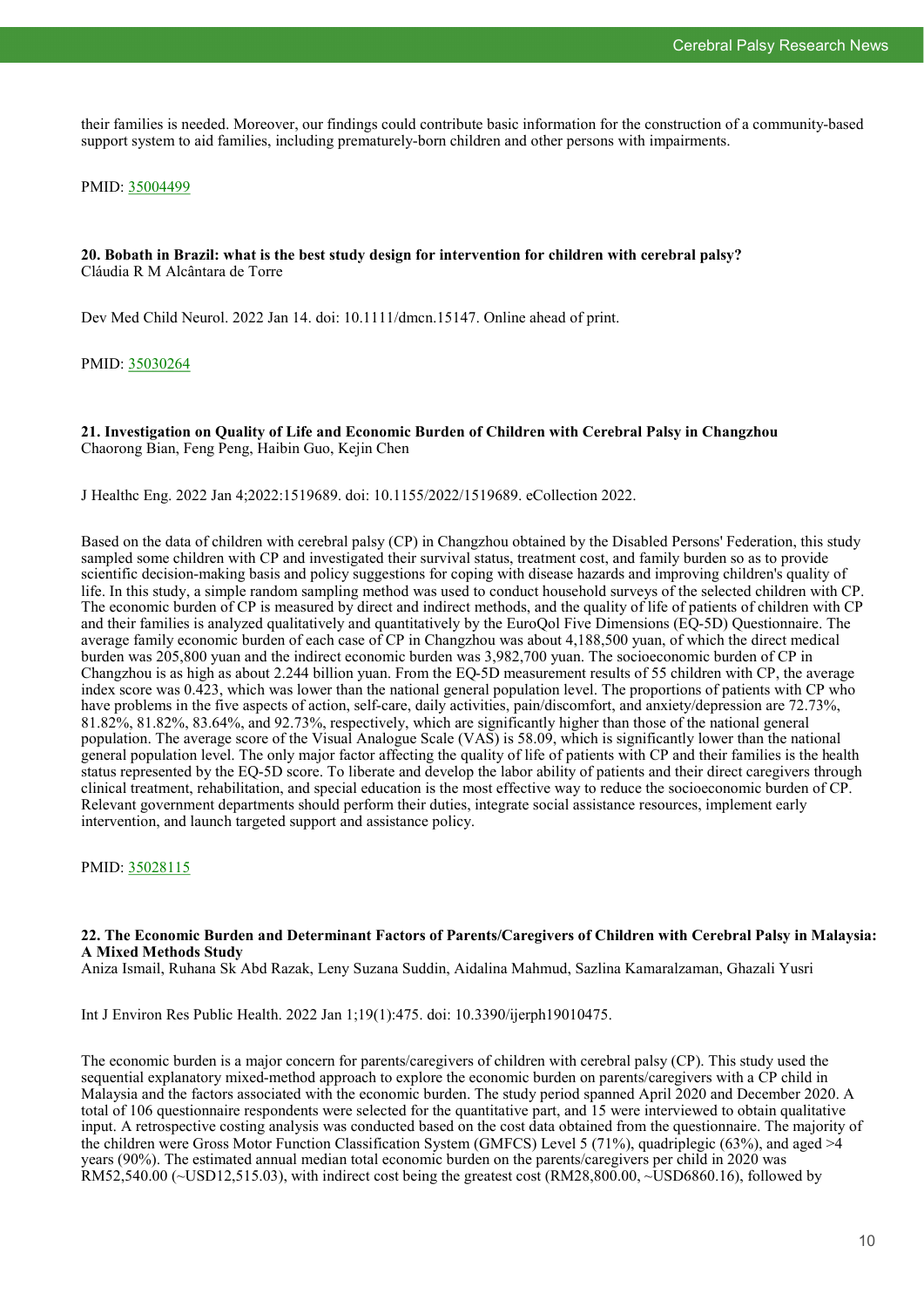developmental cost (RM16,200.00, ~USD3858.84), direct healthcare cost (RM4540.00, ~USD1081.43) and direct nonhealthcare cost (RM3000.00, ~USD714.60). The annual household income was identified as a significant determinant factor  $(p=0.019, 95\% \text{ CI}$ ; 0.04, 0.40) of the economic burden. The participants' responses during the in-depth interview in the qualitative part of the study supported the premise that socioeconomic factors play a substantial role in determining the total economic burden. Our findings may aid local policymakers when planning the greater provision of support to the affected families in the future, especially for the parents/caregivers of children with CP, who are facing socioeconomic challenges.

#### PMID: [35010732](https://pubmed.ncbi.nlm.nih.gov/35010732)

**23. The impact of COVID-19 on the lifestyles of adolescents with cerebral palsy in the Southeast United States** Byron Lai, Huacong Wen, Tanvee Sinha, Drew Davis, Erin Swanson-Kimani, Cynthia Wozow, Raven Young, Danielle Powell, James H Rimmer

Disabil Health J. 2021 Dec 17;101263. doi: 10.1016/j.dhjo.2021.101263. Online ahead of print.

Background: The impact of COVID-19 on adolescents with cerebral palsy (CP) and their families is underinvestigated, particularly in the Southeastern United States. Objective/hypothesis: The objective of this study was to examine the impact of COVID-19 on lifestyle activities, general and mental health, and basic needs among a cohort of adolescents with CP in the Southeast U.S. The second purpose was to identify key factors that impacted their lifestyles. Methods: This was a crosssectional survey of adolescents with CP (aged 10-19 years) who completed a child-modified version of the Coronavirus Disability Survey. Health and behavior items were associated with the perceived lifestyle impact of COVID-19. Results: A total of 101 respondents completed the survey (mean age:  $14 \pm 2$  years). Respondents reported minimal to no change in general health since the COVID-19 outbreak. Basic needs were met for most families. Nearly all participants (94.1%) reported a mental health concern that resulted from COVID-19: 32.7% felt down or depressed; 47.5% felt little pleasure in doing things; and 64.4% felt isolated. Moreover, 74.3% reported decreased socialization, 51.5% reported reduced exercise participation, and 43.6% reported difficulties in obtaining medical care. Most participants (90.1%) were negatively affected by COVID-19, and key associated factors were reduced interactions with friends and family ( $p = 0.001$ ), exercise participation ( $p = 0.016$ ), interest in doing things ( $p = 0.005$ ), worsened depression ( $p = 0.015$ ), increased isolation from others ( $p = 0.02$ ) and at home ( $p = 0.02$ ) 0.006), technological communication ( $p = 0.00$ ), and virus exposure ( $p = 0.008$ ). Conclusions: Study findings highlight problem areas that warrant urgent intervention among adolescents with CP located within the Southeast U.S.

PMID: [35000878](https://pubmed.ncbi.nlm.nih.gov/35000878)

#### **24. Prelabor rupture of membranes at term: A possible hematological triage in addition to vagino-rectal beta-hemolytic streptococcus screening for early labor induction**

Francesco D'Ambrosi, Nicola Cesano, Enrico Iurlaro, Alice Ronchi, Ilaria Giuditta Ramezzana, Matteo Di Maso, Carlo Pietrasanta, Andrea Ronchi, Lorenza Pugni, Enrico Ferrazzi

PLoS One. 2022 Jan 13;17(1):e0261906. doi: 10.1371/journal.pone.0261906. eCollection 2022.

Introduction: A potential complication of term prelabor rupture of membranes (term PROM) is chorioamnionitis with an increased burden on neonatal outcomes of chronic lung disease and cerebral palsy. The purpose of the study was to analyze the efficacy of a standing clinical protocol designed to identify women with term PROM at low risk for chorioamnionitis, who may benefit from expectant management, and those at a higher risk for chorioamnionitis, who may benefit from early induction. Material and methods: This retrospective study enrolled all consecutive singleton pregnant women with term PROM. Subjects included women with at least one of the following factors: white blood cell count  $\geq 15 \times 100/\mu L$ , C-reactive protein  $\geq 1.5$  mg/ dL, or positive vaginal swab for beta-hemolytic streptococcus. These women comprised the high risk (HR) group and underwent immediate induction of labor by the administration of intravaginal dinoprostone. Women with none of the above factors and those with a low risk for chorioamnionitis waited for up to 24 hours for spontaneous onset of labor and comprised the low-risk (LR) group. Results: Of the 884 consecutive patients recruited, 65 fulfilled the criteria for HR chorioamnionitis and underwent immediate induction, while 819 were admitted for expectant management. Chorioamnionitis and Cesarean section rates were not significantly different between the HR and LR groups. However, the prevalence of maternal fever (7.7% vs. 2.9%;  $p = 0.04$ ) and meconium-stained amniotic fluid was significantly higher in the HR group than in LR group (6.1% vs. 2.2%;  $p = 0.04$ ). This study found an overall incidence of 4.2% for chorioamnionitis, 10.9% for Cesarean section, 0.5% for umbilical artery blood pH < 7.10, and 1.9% for admission to the neonatal intensive care unit. Furthermore, no confirmed cases of neonatal sepsis were encountered. Conclusions: A clinical protocol designed to manage, by immediate induction, only those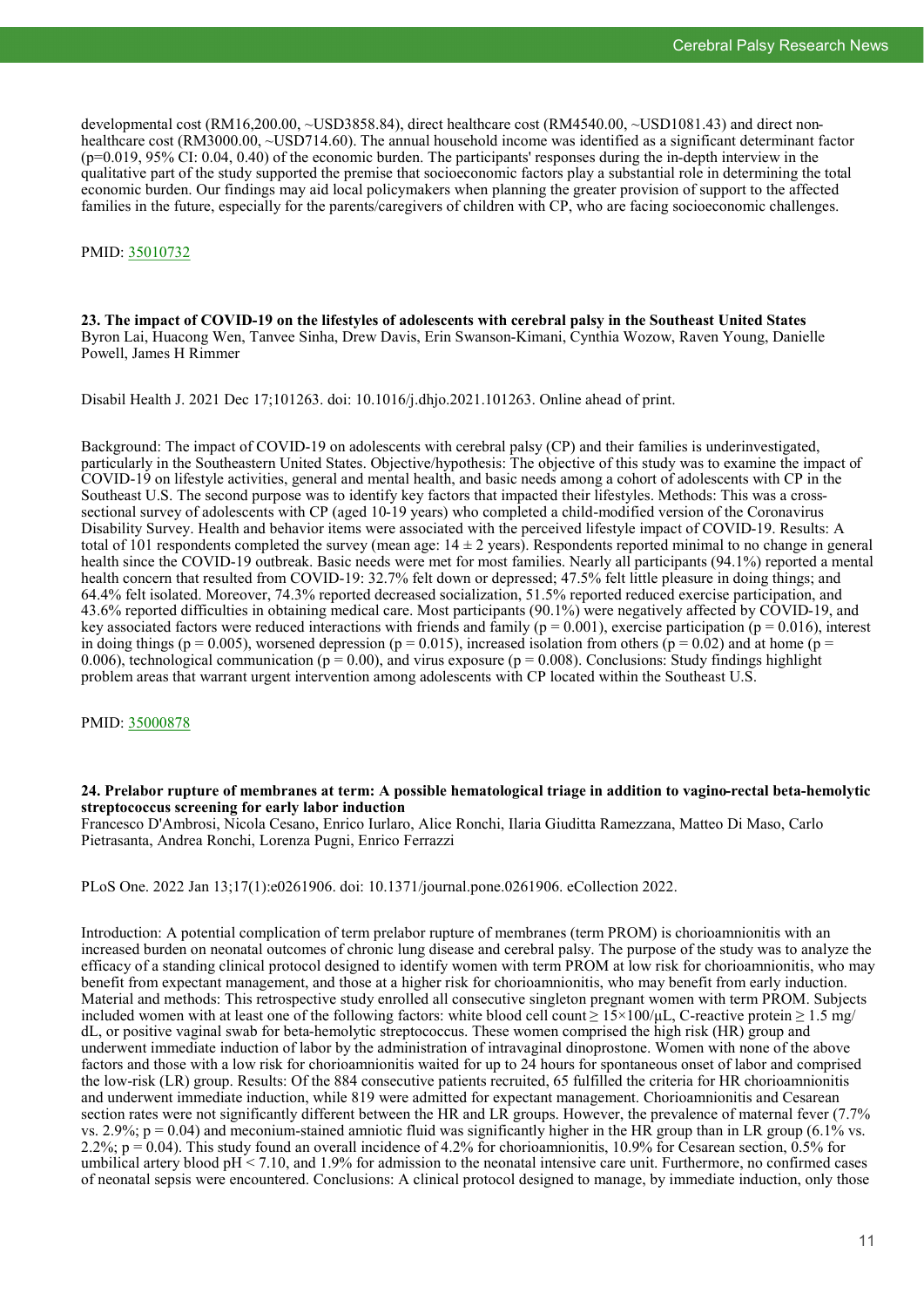women with term PROM who presented with High Risk factors for infection/inflammation achieved similar maternal and perinatal outcomes between such women and women without any risks who received expectant management. This reduced the need for universal induction of term PROM patients, thereby reducing the incidence of maternal and fetal complications without increasing the rate of Cesarean sections.

PMID: [35025890](https://pubmed.ncbi.nlm.nih.gov/35025890)

#### **25. Wavelength and pulse energy optimization for detecting hypoxia in photoacoustic imaging of the neonatal brain: a simulation study**

Sadreddin Mahmoodkalayeh, Karl Kratkiewicz, Rayyan Manwar, Meysam Shahbazi, Mohammad Ali Ansari, Girija Natarajan, Eishi Asano, Kamran Avanaki

Biomed Opt Express. 2021 Nov 10;12(12):7458-7477. doi: 10.1364/BOE.439147. eCollection 2021 Dec 1.

Cerebral hypoxia is a severe injury caused by oxygen deprivation to the brain. Hypoxia in the neonatal period increases the risk for the development of neurological disorders, including hypoxic-ischemic encephalopathy, cerebral palsy, periventricular leukomalacia, and hydrocephalus. It is crucial to recognize hypoxia as soon as possible because early intervention improves outcomes. Photoacoustic imaging, using at least two wavelengths, through a spectroscopic analysis, can measure brain oxygen saturation. Due to the spectral coloring effect arising from the dependency of optical properties of biological tissues to the wavelength of light, choosing the right wavelength-pair for efficient and most accurate oxygen saturation measurement and consequently quantifying hypoxia at a specific depth is critical. Using a realistic neonate head model and Monte Carlo simulations, we found practical wavelength-pairs that quantified regions with hypoxia most accurately at different depths down to 22 mm into the cortex neighboring the lateral ventricle. We also demonstrated, for the first time, that the accuracy of the sO2 measurement can be increased by adjusting the level of light energy for each wavelength-pair. Considering the growing interest in photoacoustic imaging of the brain, this work will assist in a more accurate use of photoacoustic spectroscopy and help in the clinical translation of this promising imaging modality. Please note that explaining the effect of acoustic aberration of the skull is not in the scope of this study.

PMID: [35003846](https://pubmed.ncbi.nlm.nih.gov/35003846)

#### **26. Development of muscle tone impairments in high-risk infants: Associations with cerebral palsy and cystic periventricular leukomalacia**

Elisabeth J M Straathof, Elisa G Hamer, Kilian J Hensens, Sacha La Bastide-van Gemert, Kirsten R Heineman, Mijna Hadders-Algra

Eur J Paediatr Neurol. 2022 Jan 1;37:12-18. doi: 10.1016/j.ejpn.2021.12.015. Online ahead of print.

Aim: To assess the prevalence and development of muscle tone impairments in infants at high risk of developmental disorders, and their associations with cerebral palsy (CP) and cystic periventricular leukomalacia (cPVL). Method: Longitudinal exploration of muscle tone in 39 infants at high risk of CP (LEARN2MOVE 0-2 project) mostly due to an early lesion of the brain. Muscle tone was assessed ≥4 times between 0 and 21 months corrected age (CA) with the Touwen Infant Neurological Examination. Diagnosis of CP was determined at 21 months CA. Neonatal neuro-imaging was available. Developmental trajectories were calculated using generalized linear mixed effect models. Results: Infants showed atypical muscle tone in three or four body parts in 93% (172/185) of the assessments. The most prevalent muscle tone pattern was hypotonia of neck and trunk with hypertonia of the limbs (28%). From 7 months CA onwards hypertonia of the arms was associated with CP. Asymmetric arm tone during infancy was associated with unilateral CP. At 18-21 months CA ankle hypertonia was associated with CP at 21 months; leg hypertonia in infancy was not associated with CP. Leg hypertonia was associated with cPVL, regardless of age. Interpretation: High-risk infants due to an early lesion of the brain often present with muscle tone impairment. In these infants, hypertonia and asymmetric muscle tone of the arms were from 7 months onwards associated with the diagnosis of CP at 21 months; hypertonia of the legs was not.

PMID: [35007848](https://pubmed.ncbi.nlm.nih.gov/35007848)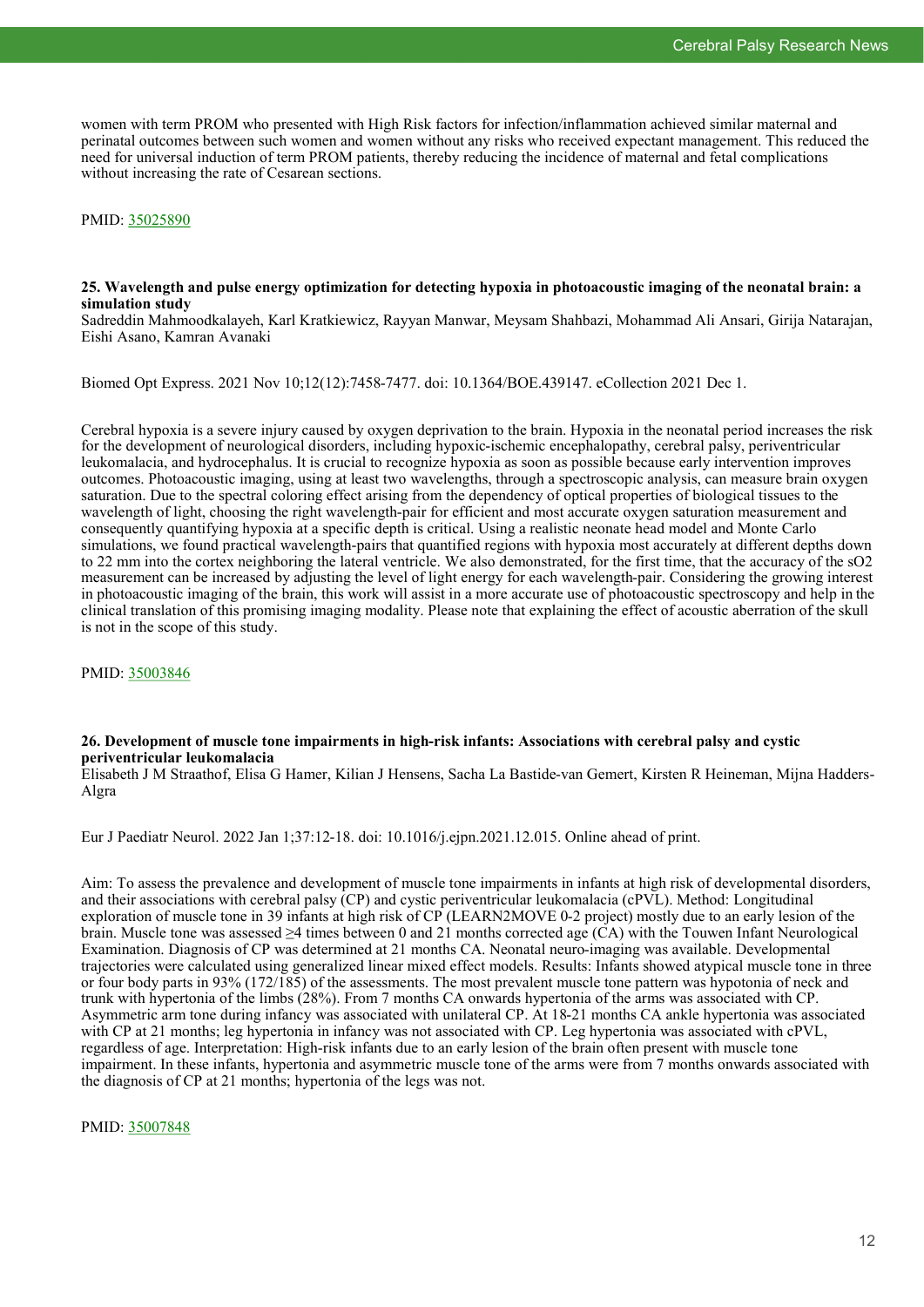# **27. Long-term efficacy and safety of repeated botulinum toxin a applications based on function and anesthesia type in children with cerebral palsy**

Murat Celal Sozbilen, Kubra Evren Sahin

J Orthop. 2021 Dec 30;29:22-27. doi: 10.1016/j.jor.2021.12.005. eCollection Jan-Feb 2022.

Purpose: This study evaluates the motor development of patients undergoing three or more repeated Botulinum toxin A (BoNT -A) applications in a tertiary pediatric hospital as well as the safety of three different types of anesthesia. Methods: Seventyfive children who underwent BoNT-A applications at least three consecutive times at six-month intervals and a total of 320 procedures were examined. Gross Motor Function Classification System (GMFCS) was employed in motor development evaluation. The three anesthesia methods (sedation analgesia, anesthesia with larengeal mask [LMA] and inhalation mask) were compared in terms of sedation, procedure, recovery, and total operation room time. Results: Following the procedures, significant motor development was observed in 60 (80%) patients. In sedation analgesia group during the first three procedures, the recovery time was seen to be significantly shorter, while there was no difference between the anesthesia methods of any procedures following the fourth. Regardless of the type of anesthesia, the recovery times of those having undergone six or more procedures were longer than those with less than six procedures. Conclusions: As repeated BoNT-A application provides motor step progress, it can be applied safely and effectively under anesthesia. Sedation analgesia provides an easier recovery compared to LMA and mask only within the first three applications. However, recovery time increases with four or more repeated applications, specifically increasing as the number of applications increases. Level of evidence: III.

#### PMID: [35027815](https://pubmed.ncbi.nlm.nih.gov/35027815)

**28. Plasma Metabolomic Changes in Children with Cerebral Palsy Exposed to Botulinum Neurotoxin** Hongmei Tang, Tingting Peng, Xubo Yang, Liru Liu, Yunxian Xu, Yiting Zhao, Shiya Huang, Chaoqiong Fu, Yuan Huang, Hongyu Zhou, Jinling Li, Lu He, Wenda Wang, Huiran Niu, Kaishou Xu

J Proteome Res. 2022 Jan 12. doi: 10.1021/acs.jproteome.1c00711. Online ahead of print.

The long-term effect of botulinum neurotoxin A (BoNT-A) on children with cerebral palsy (CP) is unclear, and how the dynamic changes of metabolites impact the duration of effect remains unknown. To tackle this, we collected 120 plasma samples from 91 children with spastic CP for analysis, with 30 samples in each time point: prior to injection and  $\hat{1}$ , 3, and 6 months after injection. A total of 354 metabolites were identified across all the time points, 39 of which exhibited significant changes (with tentative IDs) (p values  $\leq 0.05$ , VIP  $> 1$ ). Principal component analysis and partial least-squares discriminant analysis disclosed a clear separation between different groups (p values <0.05). Network analysis revealed the coordinated changes of functional metabolites. Pathway analysis highlighted the metabolic pathways associated with energy consumption and glycine, serine, and threonine metabolism and cysteine and methionine metabolism. Collectively, our results identified the significant dynamic changes of plasma metabolite after BoNT-A injections on children with CP. Metabolic pathways associated with energy expenditure might provide a new perspective for the effect of BoNT-A in children with CP. Glycine, serine, and threonine metabolism and cysteine and methionine metabolism might be related to the duration of effect of BoNT-A.

PMID: [35018779](https://pubmed.ncbi.nlm.nih.gov/35018779)

# **29. Play-based groups for children with cerebral palsy and their parents: a qualitative interview study about the impact on mothers' wellbeing**

Kirsten R Prest, Aleksandra J Borek, Anne-Marie R Boylan

Child Care Health Dev. 2022 Jan 12. doi: 10.1111/cch.12962. Online ahead of print.

Background: Cerebral Palsy (CP) is the most common childhood physical disability in developed countries. Parents of children with CP experience difficulties which can result in reduced wellbeing. Health professionals supporting children with CP have been encouraged to focus on parental wellbeing as this forms part of the child's essential environment. There is a lack of evidence about interventions which holistically support the whole family by providing therapeutic input for the child and support for parents. This study aimed to explore parents' experiences of play-based groups for children with CP and their